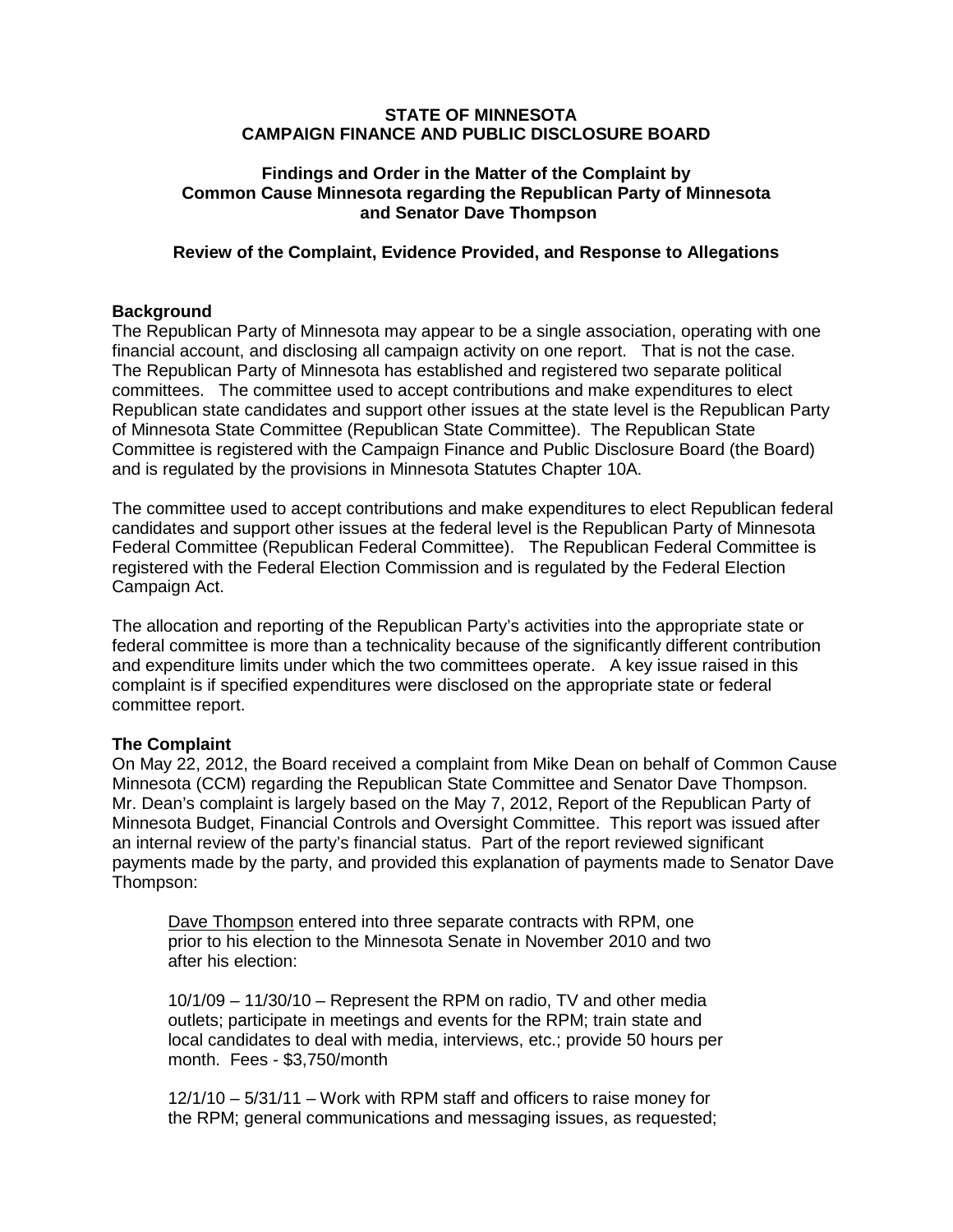train state and local candidates to deal with media, interviews, etc.; provide 50 hours per month. Fees - \$3,750/month.

8/1/11 – 7/31/12 – Work with RPM staff and officers to raise money for the RPM. Fees - \$1,000/month, plus 15% of money raised and no additional fees have been incurred or paid to Thompson during 2012.

Thompson was paid a total of \$70,568.56 from RPM pursuant to the above contracts. He had an outstanding invoice with RPM of \$7,700 as of December 2011. He has given that \$7,700 to the Party as an in-kind contribution.

Mr. Dean compares the oversight committee's statement of services provided by Senator Thompson with the financial reports filed by the Republican Federal and State Committees, and then alleges two violations of Minnesota Statutes Chapter 10A. In reference to the first alleged violation Mr. Dean states:

The memo clearly states that Sen. Thompson provided services to train "state and local candidates" from October, 2009 through May, 2011. However, these expenses for state campaign activity do not show up on any of the Republican Party of Minnesota state campaign finance reports for 2009, 2010, or 2011. The expenditure for Sen. Thompson does appear on the Republican Party of Minnesota Federal Election Commission report for 2009 – 2011. This represents a violation of Minn. Stat. §10A.20, subd. 3(g), which requires disclosure of all expenditures made to support state and local candidates by the Republican Party of Minnesota. ….In addition, any media relations work that Sen. Thompson provided to Republican Party of Minnesota on state campaign issues should also be recorded as an expenditure on state campaign finance reports. …While the expenditures are still being disclosed on the federal report, allowing groups to move expenditures in such a way misrepresents the true financial picture of the state activities and still is a violation according to state law.

In explaining his second allegation Mr. Dean states:

The contract with Sen. Thompson also suggest that there is a violation of Minn. Stat. §10A.20, subd. 6(a) (which) requires independence between (a) party unit filing a report and a candidate for state office. …It is clear that Sen. Thompson was both a paid consultant of the Republican Party of Minnesota and a candidate for state legislature in 2010 at the same time. This violates the state law because a candidate is forbidden from cooperating with an independent expenditure, regardless of which candidates the independent expenditure is supporting or opposing. Based on the Republican Party memo, Sen. Thompson did raise money that was used to run independent expenditures.

During the course of investigating a complaint the Board may choose to expand the inquiry to include issues not listed in the complaint. The Board expanded the scope of this investigation to examine two additional issues that may have resulted in violations of Chapter 10A.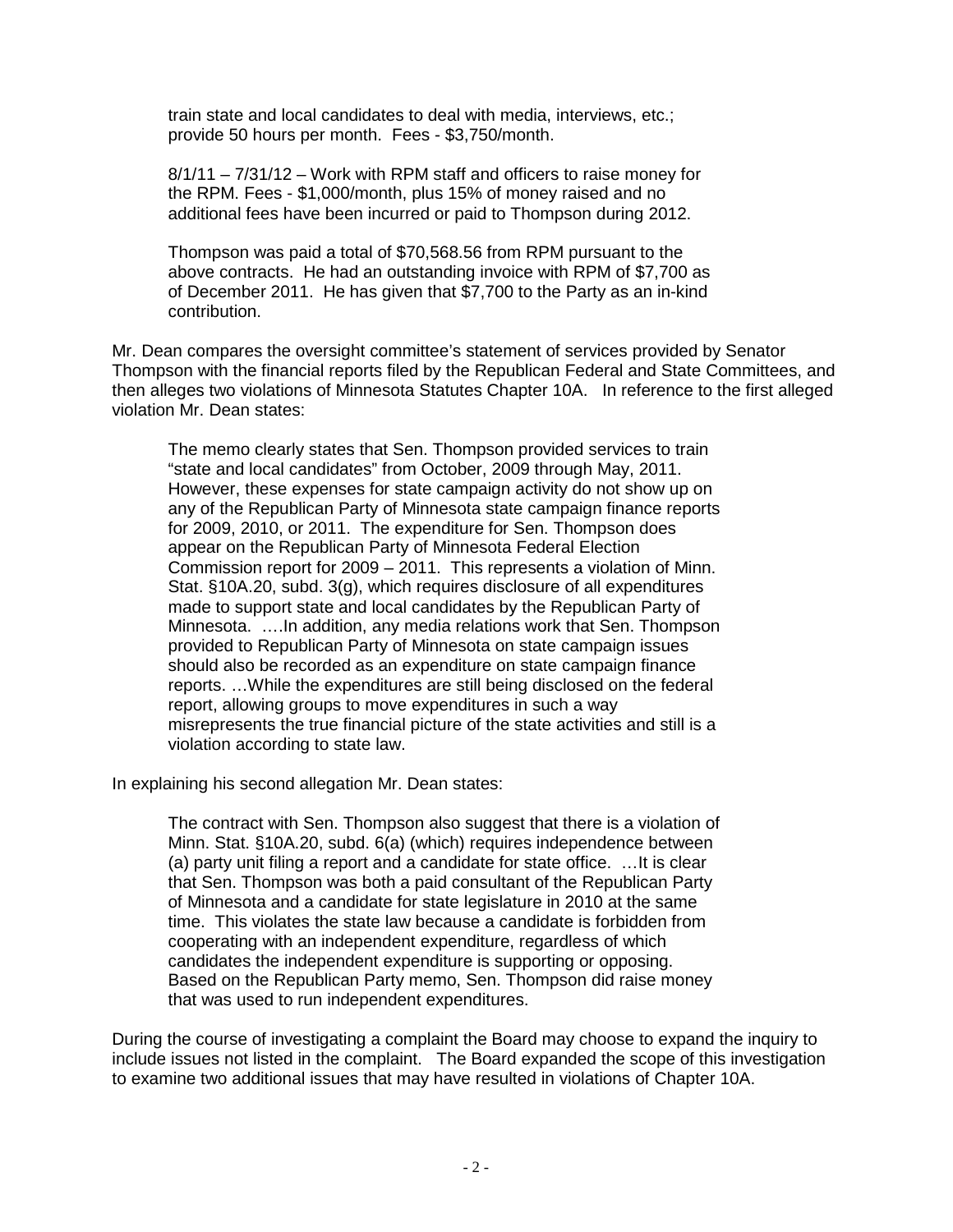The first issue was to examine the extent and nature of the services provided by Senator Thompson under the terms of the contracts. This examination was required to determine if work was actually provided as required by the contracts. If services were not actually provided, the payments may constitute an unreported contribution to Senator Thompson's principal campaign committee that would exceed the political party contribution limit. Alternatively, if services were not actually provided, the payments may represent a gift or an inducement to Senator Thompson to run for office. Use of party funds for those purposes would likely violate the provisions of Minnesota Statutes section 211B.12, which regulates the use of money raised by a political party. This statute is not under the Board's jurisdiction, but the Board may forward possible violations of Chapter 211B to the appropriate enforcement agency for review.

Secondly, the Board expanded the investigation to determine if services provided by Senator Thompson were in-kind donations to state level candidates, and if so, whether the value of the contributions exceed the applicable limit on such contributions from political party units.

The board notified Senator Thompson and the RPM of the complaint on June 7, 2012.

### **Response of the Republican Party of Minnesota**

By letter dated June 27, 2012, Bron Scherer, treasurer of both the Republican Party State and Federal Committees, responded to the complaint. Mr. Scherer also provided unsigned copies of the consulting contracts between the Republican Party and Senator Thompson. Mr. Scherer also responded to Board requests for information on the services provided by Senator Thompson under the terms of the contracts.

The response provides that the report by the Budget Financial Controls and Oversight Committee was inaccurate in its reference to the candidate services provided by Senator Thompson. Mr. Scherer states:

There was an apparent, inadvertent omission from this report with respect to the nature of candidates and Mr. Thompson's work for the RPM. This report referred to only "state and local" candidates, but in fact, Senator Thompson worked with US Congressional races (Lee Byberg-CD #7 and Randy Demmer-CD #1) as well. This was an oversight in the committee report in terms of being more specific in this regard.

In response to Board questions about documentation of fundraising activities conducted by Senator Thompson under the terms of the contracts Mr. Scherer's response provided that Senator Thompson raised \$25,000 in contributions to the RPM in 2011. Ten thousand dollars of that amount was deposited in the Republican Federal Committee account, and fifteen thousand dollars into the Republican State Committee account. The response also provided copies of seventeen emails sent in 2011 between Senator Thompson and Ron Huettl, Finance Director for the Republican State and Federal Committees, and Jeanette Purcell, who at the time was the Major Donor Director for the Republican Party. The emails state that Senator Thompson was making contacts with potential donors to the Republican Party, and was trying to coordinate those activities with Republican Party staff.

In response to a Board question asking for a list of state candidates who either attended the training sessions conducted by Senator Thompson, or state candidates who may have received media services directly from Senator Thompson, Mr. Scherer responded: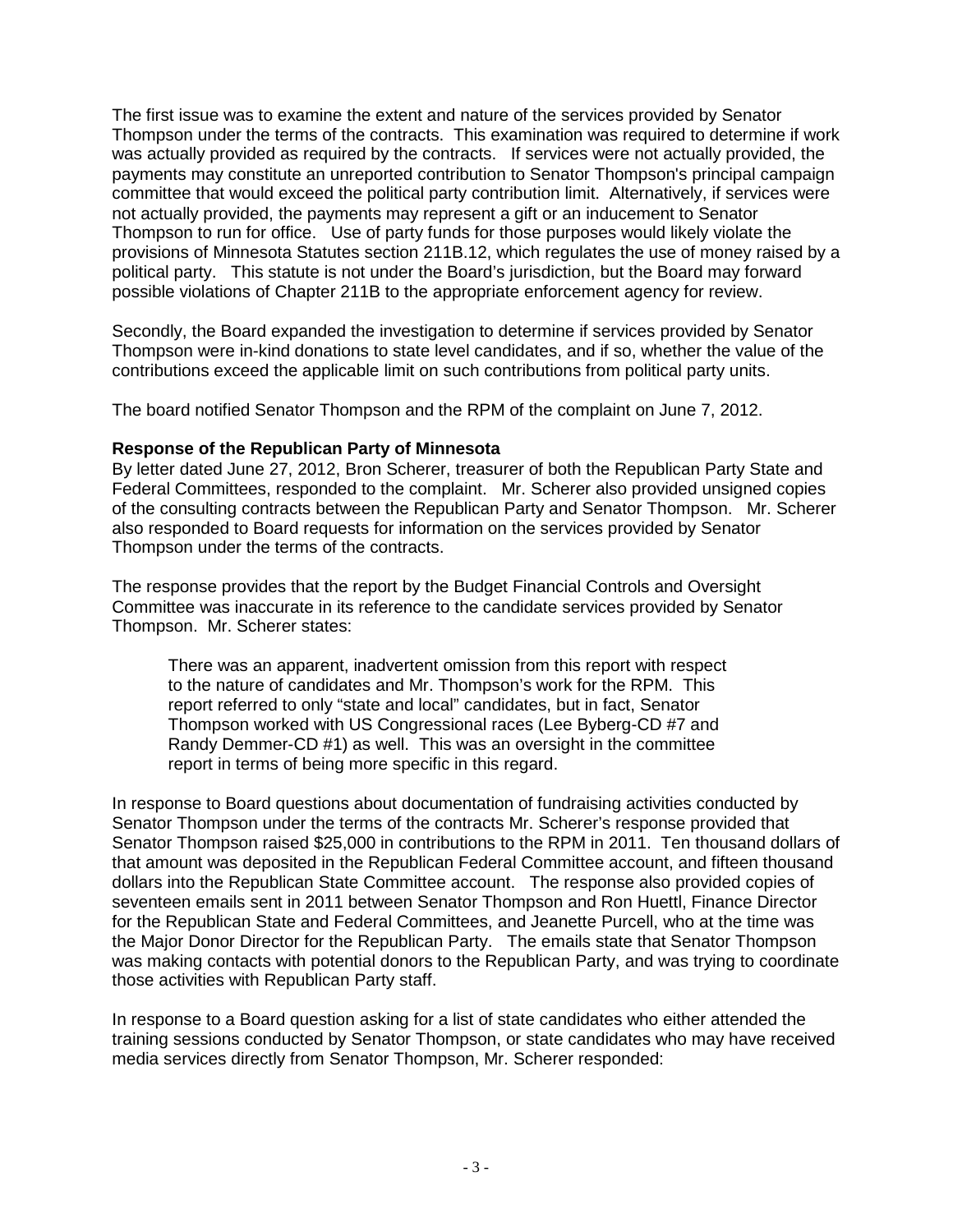We do not have lists of names and addresses of training session attendees, information sessions or other meetings of any kind at which Senator Thompson provided services to the RPM or candidates.

Mr. Scherer was also unable to provide a list of occasions when Senator Thompson may have represented the Republican Party before media outlets, or occasions when Senator Thompson provided services related to media relations. In explaining the lack of records for the services performed under the terms of the contracts Mr. Scherer states:

To the extent we are not able to provide information requested for various items above, we reiterate that Senator Thompson was hired by RPM personnel who are no longer affiliated with the RPM. We have used our best efforts to comply with the information requested based upon the written records available to us.

# **Response of Senator Thompson**

Senator Thompson responded to the complaint on July 10, 2012, and then supplemented his response with additional information by email on August 16, 2012. Senator Thompson documented the work provided under the terms of the contract by providing:

- copies of the three contracts under which work was performed for the RPM
- a copy of the Power Point presentation used at candidate training sessions
- copies of reports to the Republican Party on the results of four trips Senator Thompson made in 2010 during which he visited newspapers and radio stations in greater **Minnesota**
- copies of press releases Senator Thompson wrote which were released under the name of former Republican Party Chairman Tony Sutton
- copies of press releases, position papers, radio add scripts, and candidate speeches for the Lee Byberg and Randy Demmer congressional campaigns.

In response to a request for a list of who attended the candidate training sessions Senator Thompson responded that, "I have none of this information. I suspect the Party may have these records."

In response to a request for a list of occasions on which he represented the Republican Party before a media outlet Senator Thompson responded that, "I did not keep track of these formally. I would typically receive a call and be asked to appear. Most of the work I did involved speaking, writing, and working with candidates on media presentations."

In his email of August 16, 2012, Senator Thompson provided a timeline on how the three contracts came about, an explanation of the services provided under the contracts and the timing of his decision to run for the office of state senate. Senator Thompson stated,

In July 2009, then RPM Chairman Tony Sutton and I met to discuss a possible arrangement for me to do independent contract work with the RPM. Mr. Sutton was interested in having me work with candidates on media issues. I hosted a radio show for over ten years and also had extensive experience as a television commentator. We continued to talk over the next several weeks, and ultimately entered into a contract that ran from October 1, 2009, through November 30, 2010.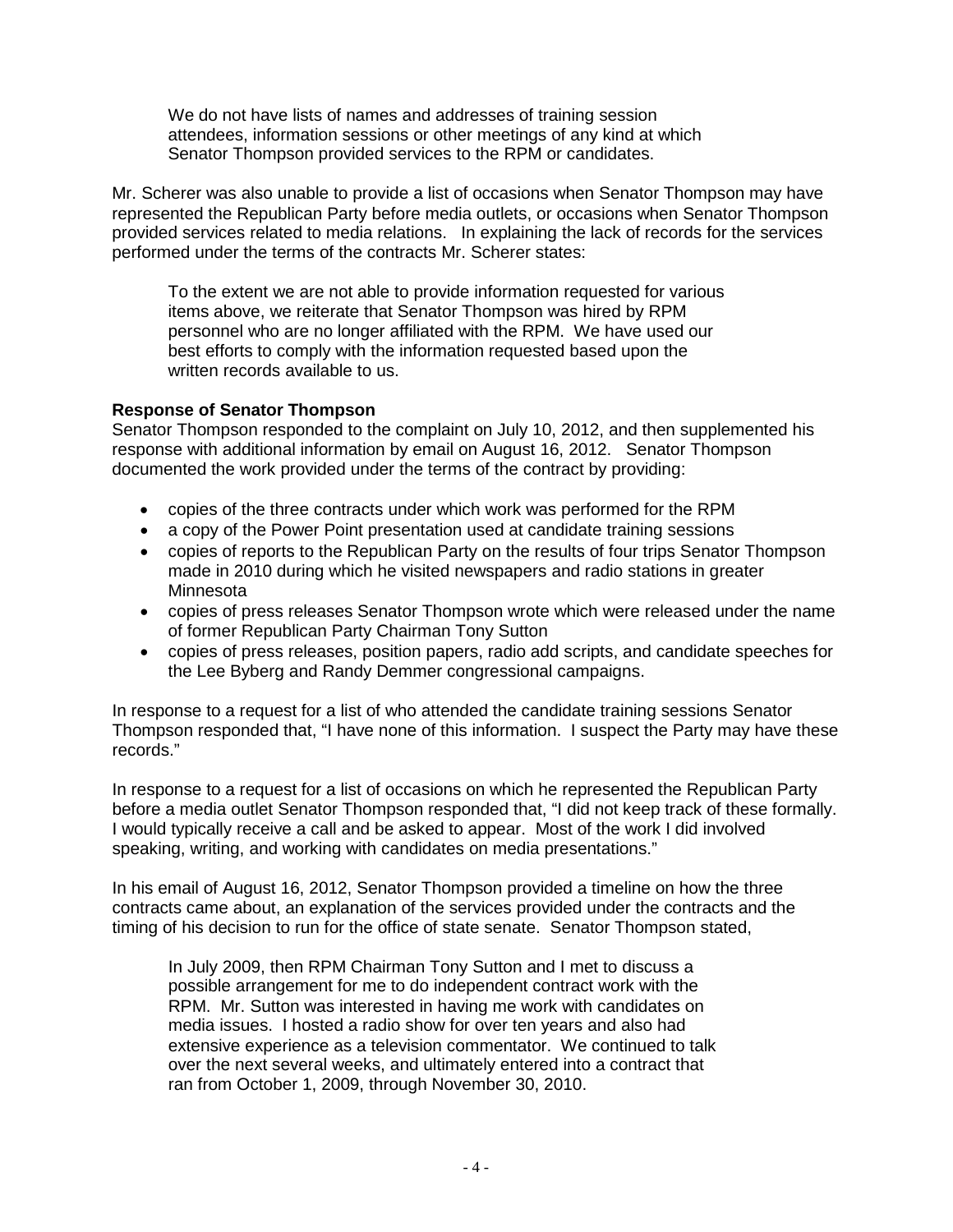It was not until February 2010 that I learned Senator Pat Pariseau was contemplating retirement. Senator Pariseau did not make her decision until late February, at which time I decided to seek the open seat. My recollection is that I formed my candidate committee on Monday, February 22, 2010, just five days before the February 27 endorsing convention.

During the 2010 election cycle I worked extensively with Congressional candidates as well as candidates for the Minnesota Legislature. I have provided the Board with a vast amount of paperwork I generated. I also spoke at numerous candidate training sessions. Some of the groups were large, and some were very small.

My first contract expired November 30, 2010. The RPM decided to give me a six month contract commencing December 1, 2010. Obviously I was not a candidate for office when my second contract started.

At the expiration of my second contract, Mr. Sutton felt the need for media work was less, but was interested in having me raise funds for the RPM. He told me he would need me to demonstrate the ability to raise money before signing me on another deal. I was able to raise \$25,000 in a relatively short period of time, so I was given a third contract that commenced August 1, 2011.

I did do a few meetings for the RPM in the fall and early winter of 2011. However, they did not use me extensively to sit on fund raising meetings.

Shortly after learning of the RPM's financial problems in late 2011, I agreed to step away from my contract, even though it ran through July 2012.

To clarify the relationship of the \$25,000 in fundraising to the contracts, Senator Thompson also stated:

You may notice that the money I raised for the Party came in during a two month period (June and July 2011) when I was not under contract. Mr. Sutton wanted me to show some ability to raise money before signing me to the August 1, 2011 contract. So I literally engaged in some fund raising activities while I was not being paid. This resulted in the \$25,000 contribution. As stated above, I took no commission.

# **Board Analysis**

# **Reporting of Payments to Senator Thompson**

The complaint states that the payments to Senator Thompson for services rendered under the consulting contracts are reported only on the Republican Federal Committee reports for the years 2009 through 2011. This statement is incorrect for 2011. The 2011 Republican State Committee year-end Report of Receipts and Expenditures shows a payment to the Republican Federal Committee on September 21, 2011, in the amount of \$4,800 for reimbursement of payments made by the federal committee to Senator Thompson for "Consulting Retainer." In other words, the Republican State Committee paid its share of the 2011 consulting contract by paying the Republican Federal Committee, rather than by paying Senator Thompson directly.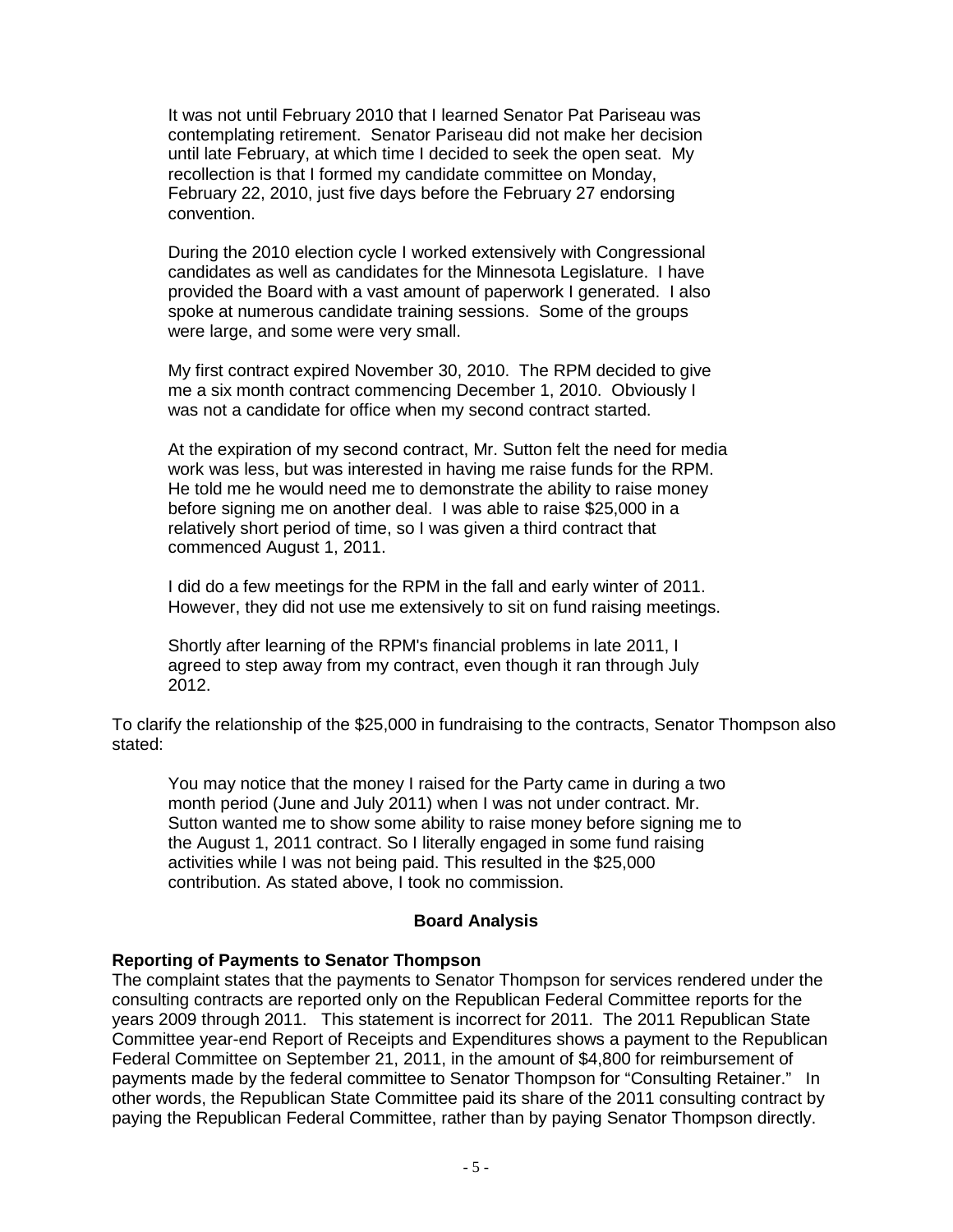Mr. Dean's statement is accurate for 2009 and 2010. For those two years payments to Senator Thompson appear only on the Republican Federal Committee reports. This appears to be inaccurate because under the terms of the consulting service contracts for 2009 and 2010 Senator Thompson was to provide media relation training to state and local candidates.

However, to correctly allocate the payments made to Senator Thompson between the Republican Federal and State Committees requires detailed records of the all work provided under the contract. From the responses received, it is clear that neither Senator Thompson nor either committee of the Republican Party have records sufficient for a meaningful allocation of costs.

For example, Senator Thompson did provide a copy of the slide show used at the training sessions for state and local candidates. The board accepts that training sessions occurred. But records that detail the number of sessions, how long the sessions lasted, or who attended the sessions, do not exist.

Similarly, there is little basis on which to allocate the time spent by Senator Thompson developing media contacts. The work would presumably benefit both federal and state candidates, and therefore a portion of the cost could be allocated to both the Republican State and Federal Committees. But again, records on the amount of time spent developing media contracts, or in representing the Republican Party to the media, are too incomplete and insufficient to be the basis for an allocation of costs to each of the committees.

As noted in Senator Thompson's statements, the \$25,000 raised for the Republican Party by Senator Thompson occurred when he was not under contract; therefore it is not relevant in determining allocating fundraising services. The fundraising efforts that occurred under the third contract did not come to fruition, and there is no indication how the party would have deposited funds raised by the Senator if donations had been secured. This again leaves no basis on which to allocate payments made to Senator Thompson between the Republican State and Federal Committees.

Senator Thompson did provide copies of the press releases, speeches, and other written documents he developed under the terms of the contracts. Of these, 173 were press releases, position papers, speeches, or other materials that were for use by federal candidates or dealt with federal issues. Ten documents provided by Senator Thompson were for the 2010 gubernatorial election, and an additional five were position papers that could be used for either state of federal purposes. Not only in number, but also in terms of length of the documents, the great majority of the material produced by Senator Thompson in 2010 was for two federal campaigns and therefore allocable to the Republican Federal Committee. But even here, with a better record of material produced, there are allocation problems. The records provided are not a basis on which to determine the percentage of time spent on document creation compared to candidate training or media relations or other services provided under the contract.

In findings issued on July [1](#page-5-0)3,  $2012<sup>1</sup>$  the Board concluded an investigation regarding the 2010 gubernatorial election recount and its financing, and of revelations made by the Republican Party that it had unpaid obligations that were not reported to its executive committee or on the reports of the Republican State or Federal Committees. The findings examined the financial

<span id="page-5-0"></span><sup>&</sup>lt;sup>1</sup> Complaint of Common Cause Minnesota Regarding the Republican Party of Minnesota and Others, **[http://www.cfboard.state.mn.us/bdinfo/investigation/07\\_13\\_2012\\_RPM\\_and\\_Others.pdf](http://www.cfboard.state.mn.us/bdinfo/investigation/07_13_2012_RPM_and_Others.pdf)**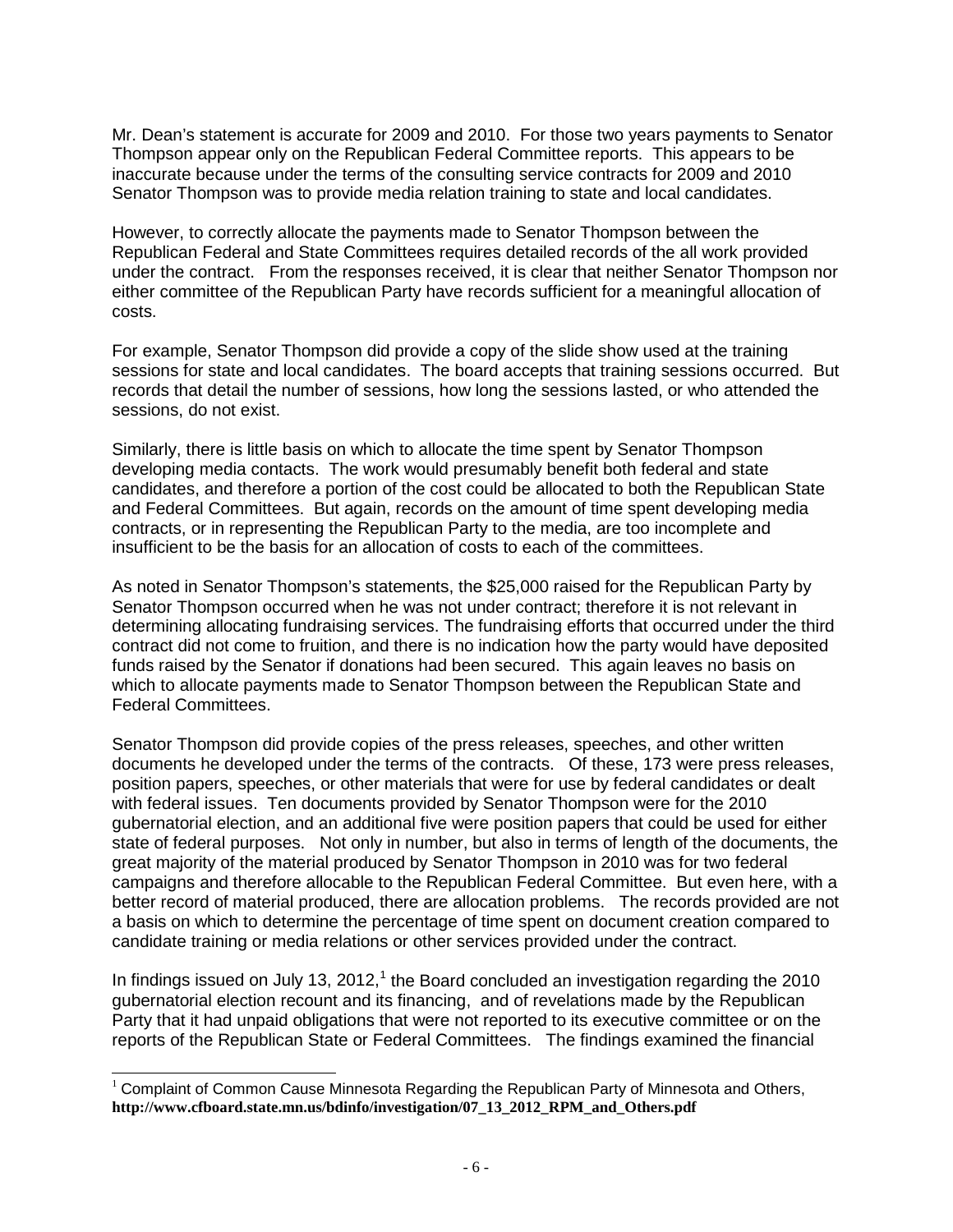record keeping by the Republican Party and found that it did not meet the requirements of Minnesota Statutes section 10A.025, subdivision 3. This statute provides in part that:

A person required to file a report or statement must maintain records on the matters required to be reported, including vouchers, canceled checks, bills, invoices, worksheets, and receipts, that will provide in sufficient detail the necessary information from which the filed reports and statements may be verified, explained, clarified, and checked for accuracy and completeness…

Part of this finding looked at the records available on which to base an allocation of expenses in 2010 between the Republican State Committee and the Republican Federal Committee and concluded:

The requirement to maintain worksheets necessary to explain the data on a report, or data that was left off of a report, is important. Worksheets are particularly important for an association that is registered both as a state party unit and a federal political committee. Without adequate work papers, determination of how and why expenditures were divided between state and federal reports will be next to impossible.

The conclusion reached in the present finding regarding the division of joint expenditures between the Republican State and Federal Committees is the same as stated above; using the records available, the task is next to impossible. Currently the payments to Senator Thompson are reported on the Republican Federal Committee reports. The Board believes that some of the work performed by Senator Thompson benefited state candidates and the Republican State Committee. Normally, the Board would order the Republican State Committee to amend the 2009 and 2010 reports to correct the reporting error. As provided in Minnesota Statutes section 10A.025, subdivision 4, filing an amendment within ten business days of being notified of the need to amend clears an omission in a previously filed report.

But in this case the records and worksheets needed to determine the content of the amendments to the 2009 and 2010 Republican State Committee reports do not exist. An amendment would at best provide an arbitrary change, and would not serve to improve the disclosure of the committee's financial activities. The Board will not order the committee to make a meaningless amendment. Instead, the Board will rely on these findings to serve as the public record that the Republican State Committee reports for 2009 and 2010 should have disclosed some expenditure for the contracted services provided by Senator Thompson.

### **The Allegation that Senator Thompson's Contract Violated Provisions on Independent Expenditures**

There is no evidence to support the allegation of Mr. Dean's complaint regarding coordination of independent expenditures. Mr. Dean's claim that a candidate cannot cooperate with a party unit that makes independent expenditures, even when the party's independent expenditures do not benefit that candidate, is not an accurate statement of the law applicable to independent expenditures. A candidate cannot cooperate with a political party on an independent expenditure that benefits the candidate. However, a candidate may cooperate with the political party on other matters affecting that candidate unrelated to independent expenditures.

The allegation that Senator Thompson raised money that was used for independent expenditures may have represented a violation of Chapter 10A if there was evidence that the money was used to finance an independent expenditure in support of Senator Thompson.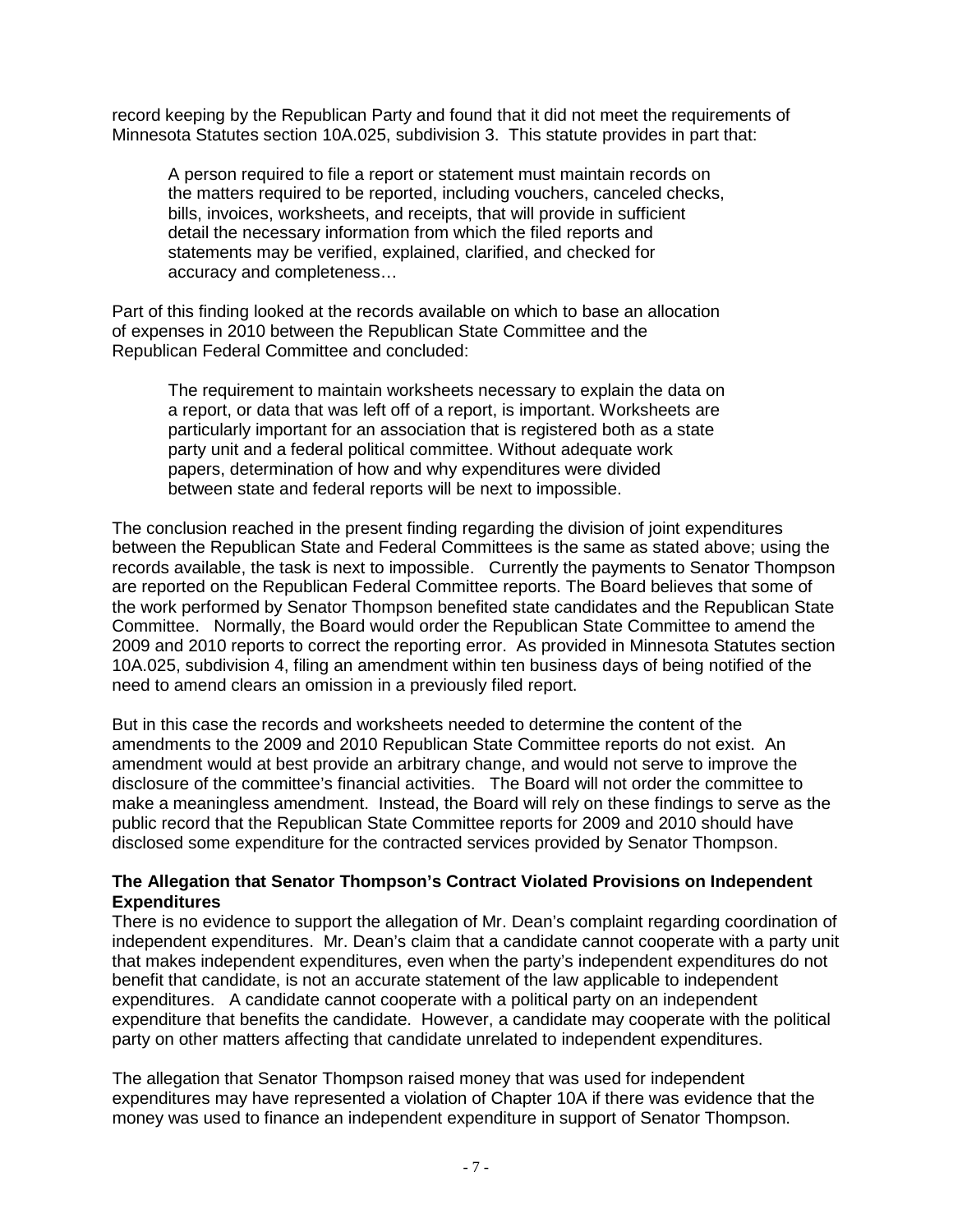However, in 2010 the Republican State Committee did not make independent expenditures in support of Senator Thompson. Senator Thompson raised money for the Republican State Committee in 2011, but the money was raised outside of the consulting contracts. Additionally, the Republican Party made no independent expenditures on any candidate during that year.

### **Services Provided Under the Consulting Contracts**

As explained earlier in these findings the Board asked for documentation of the work done under the terms of the contracts in order to insure that the payments made to Senator Thompson were accurately reported. The volume of written material provided by Senator Thompson and the reports of media contacts made on behalf of the Republican Party is sufficient to substantiate that the payments were for services rendered, and were not a gift or a contribution to the Senator's campaign committee.

# **In-Kind Donations to State Level Candidates**

The Board examined this issue because candidate training, if provided by an individual who is compensated for their time, is a service of value that is an in-kind donation to the candidate. Inkind donations are reportable by the donating committee, in this case the Republican State Committee, and by the committees of the candidates who received the training if the value of the service exceeds twenty dollars. In-kind donations that exceed twenty dollars count against the political party contribution limit of each candidate. For state senate and state representative candidates the aggregate political party contribution limit in 2010 was \$5,000.

The Board did not attempt to determine the exact fair market value of the training provided by Senator Thompson, but concludes that the value exceeds the \$20 threshold. The training relied on the media expertise of Senator Thompson, was formalized in a Power Point presentation, and would have been of direct benefit to the election efforts of the candidates who attended the training. Records on the length of the training sessions were not provided, but from the Board's own experience with training sessions it appears that the material could have been covered in approximately one hour.

The Board concludes that in at least 2010, the Republican State Committee report is missing disclosure of in-kind donations (candidate training) to some number of state candidates. As discussed earlier in these findings there are no records showing how many or which candidates attended the training sessions. Again, the Board will not require the filing of an amended report to show an arbitrary number that has no basis in fact. Instead, the Board will rely on these findings to document that the candidate training sessions provided by Senator Thompson were in-kind donations to the candidates in attendance.

#### **Violation of Minnesota Statutes section 10A.025, subdivision 3**

As reviewed earlier in these findings the failure to maintain sufficient records and worksheets to justify, verify, explain and ensure the accuracy of reports filed with the Board is a violation of Minnesota Statutes section 10A.025, subdivision 3. The treasurer of a committee that knowingly violates this statute is guilty of a misdemeanor. As determined in the July 13, 2012, findings regarding the Republican Party there is no evidence to support a finding that the Republican Party treasurer at the time knowingly violated this statute.

In its findings of July 13, 2012, the Board thoroughly discussed the various shortcomings found in the Republican Party financial record keeping. The Board will not use the present findings to duplicate the finding of violations related to record keeping already provided in July.

The Board instead reiterates that it will continue to work with current Republican Party officers in their efforts to generate accurate reports, and that the Board will continue to examine the issue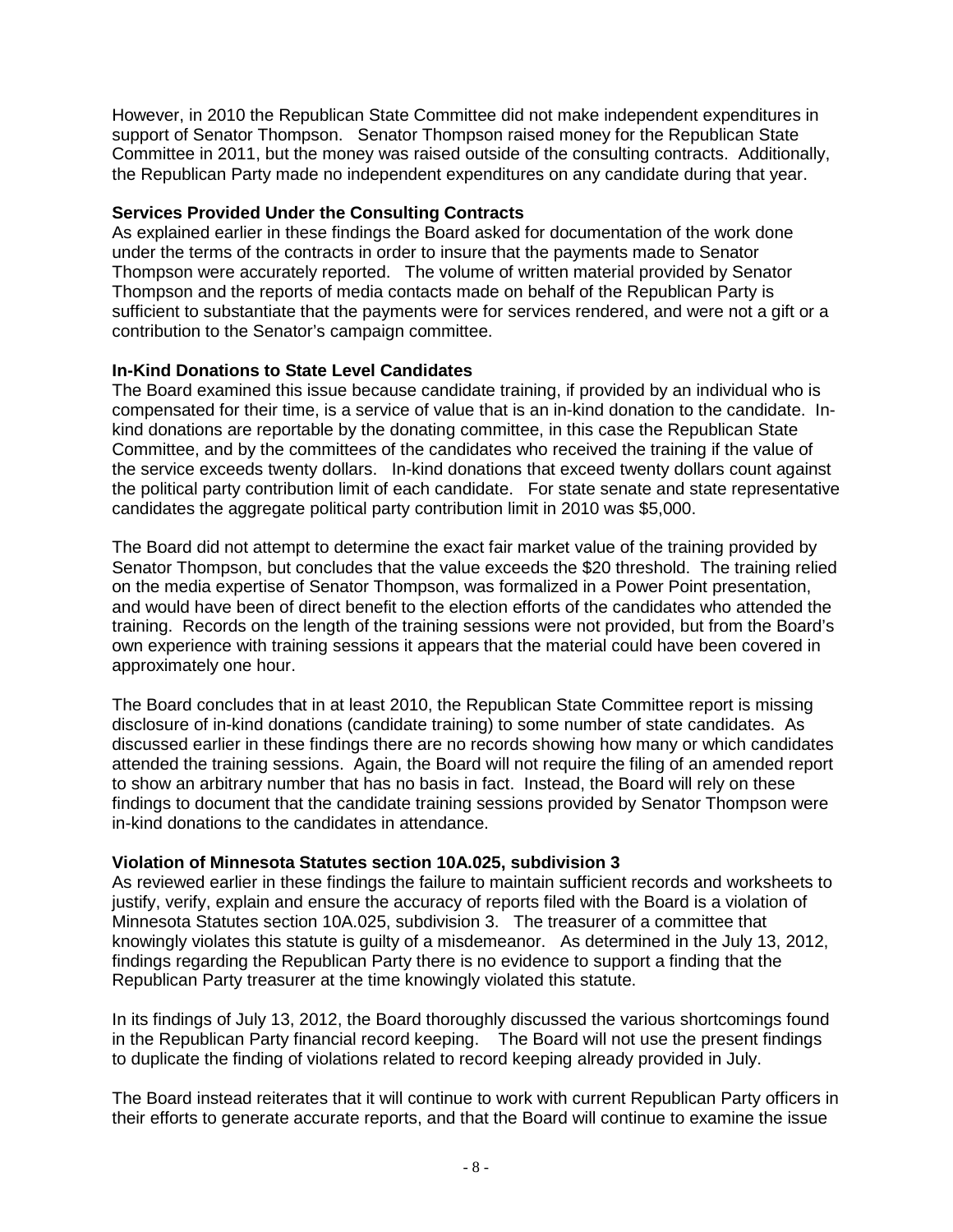of allocating and reporting costs that benefit both the Republican State and Federal Committees.

## **Based on the above Review and Analysis and the Relevant Statutes, the Board makes the following:**

# **Findings**

- 1. There is probable cause to believe that some portion of the contracted services provided by Senator Thompson in 2009 and 2010 were of benefit to the Republican State Committee.
- 2. There is probable cause to believe that some portion of the payments made to Senator Thompson under the terms of the 2009 and 2010 consulting contracts were reportable by the Republican State Committee but were omitted from the relevant reports in violation of Minnesota Statutes section 10A.20, subdivision 3 (g).
- 3. There is probable cause to believe that the candidate trainings provided by the Republican State Committee under the terms of the consulting contracts with Senator Thompson were reportable in-kind donations to the state candidate committees in attendance.
- 4. There is probable cause to believe that the in-kind donation of candidate trainings were not reported by the Republican State Committee in violation of Minnesota Statutes section 10A.20, subdivision 3 (k).
- 5. There is probable cause to believe that records do not exist that will allow the Republican Party State Committee to accurately amend its reports as provided in Minnesota Statutes section 10A.025, subdivision 4, to disclose payments to Senator Thompson for contracted services, or to report candidate training sessions as in-kind donations to the candidates in attendance.
- 6. There is no probable cause to believe that the Republican State Committee or Senator Thompson cooperated on independent expenditures, or violated the provisions of Minnesota Statutes section 10A.20, subdivision 6a.
- 7. There is no probable cause to believe that the payments to Senator Thompson under the terms of the consulting contracts were contributions to Senator Thompson's campaign committee or gifts to Senator Thompson.

# **Based on the above Findings, the Board issues the following:**

# **Order**

The record in this matter and all correspondence is hereby entered into the public record in accordance with Minnesota Statutes, section 10A.02, subdivision 11. This matter is closed.

Dated: October 2, 2012

Greg McCullough, Chair Campaign Finance and Public Disclosure Board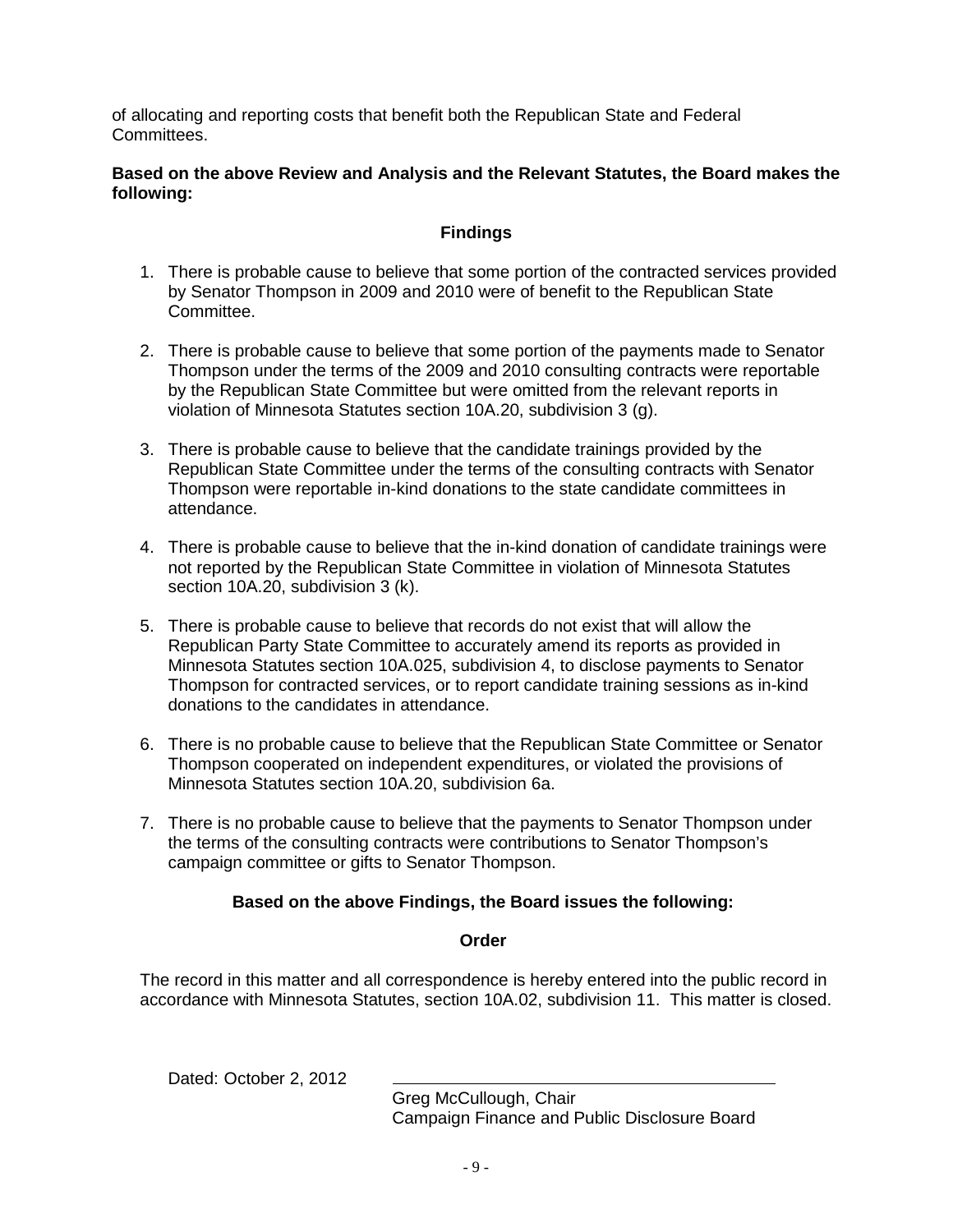# **Relevant Statutes**

# **Minnesota Statutes section 10A.01**

Subd. 13. **Donation in-kind.** "Donation in-kind" means anything of value that is given, other than money or negotiable instruments. An approved expenditure is a donation in-kind.

## **Minnesota Statutes section 10A.025**

Subd. 4. **Changes and corrections.** Material changes in information previously submitted and corrections to a report or statement must be reported in writing to the board within ten days following the date of the event prompting the change or the date upon which the person filing became aware of the inaccuracy. The change or correction must identify the form and the paragraph containing the information to be changed or corrected.

A person who willfully fails to report a material change or correction is guilty of a gross misdemeanor and is subject to a civil penalty imposed by the board of up to \$3,000.

The board must send a notice by certified mail to any individual who fails to file a report required by this subdivision. If the individual fails to file the required report within ten business days after the notice was sent, the board may impose a late filing fee of \$5 per day up to \$100 starting on the 11th day after the notice was sent. The board must send an additional notice by certified mail to an individual who fails to file a report within 14 days after the first notice was sent by the board that the individual may be subject to a civil penalty for failure to file a report. An individual who fails to file a report required by this subdivision within seven days after the second notice was sent by the board is subject to a civil penalty imposed by the board of up to \$1,000.

# **Minnesota Statutes section 10A.20**

Subd. 3. **Contents of report.** (a) The report must disclose the amount of liquid assets on hand at the beginning of the reporting period.

(b) The report must disclose the name, address, and employer, or occupation if self-employed, of each individual or association that has made one or more contributions to the reporting entity, including the purchase of tickets for a fund-raising effort, that in aggregate within the year exceed \$100 for legislative or statewide candidates or ballot questions, together with the amount and date of each contribution, and the aggregate amount of contributions within the year from each source so disclosed. A donation in-kind must be disclosed at its fair market value. An approved expenditure must be listed as a donation in-kind. A donation in-kind is considered consumed in the reporting period in which it is received. The names of contributors must be listed in alphabetical order. Contributions from the same contributor must be listed under the same name. When a contribution received from a contributor in a reporting period is added to previously reported unitemized contributions from the same contributor and the aggregate exceeds the disclosure threshold of this paragraph, the name, address, and employer, or occupation if self-employed, of the contributor must then be listed on the report.

(c) The report must disclose the sum of contributions to the reporting entity during the reporting period.

(d) The report must disclose each loan made or received by the reporting entity within the year in aggregate in excess of \$100, continuously reported until repaid or forgiven, together with the name, address, occupation, and principal place of business, if any, of the lender and any endorser and the date and amount of the loan. If a loan made to the principal campaign committee of a candidate is forgiven or is repaid by an entity other than that principal campaign committee, it must be reported as a contribution for the year in which the loan was made.